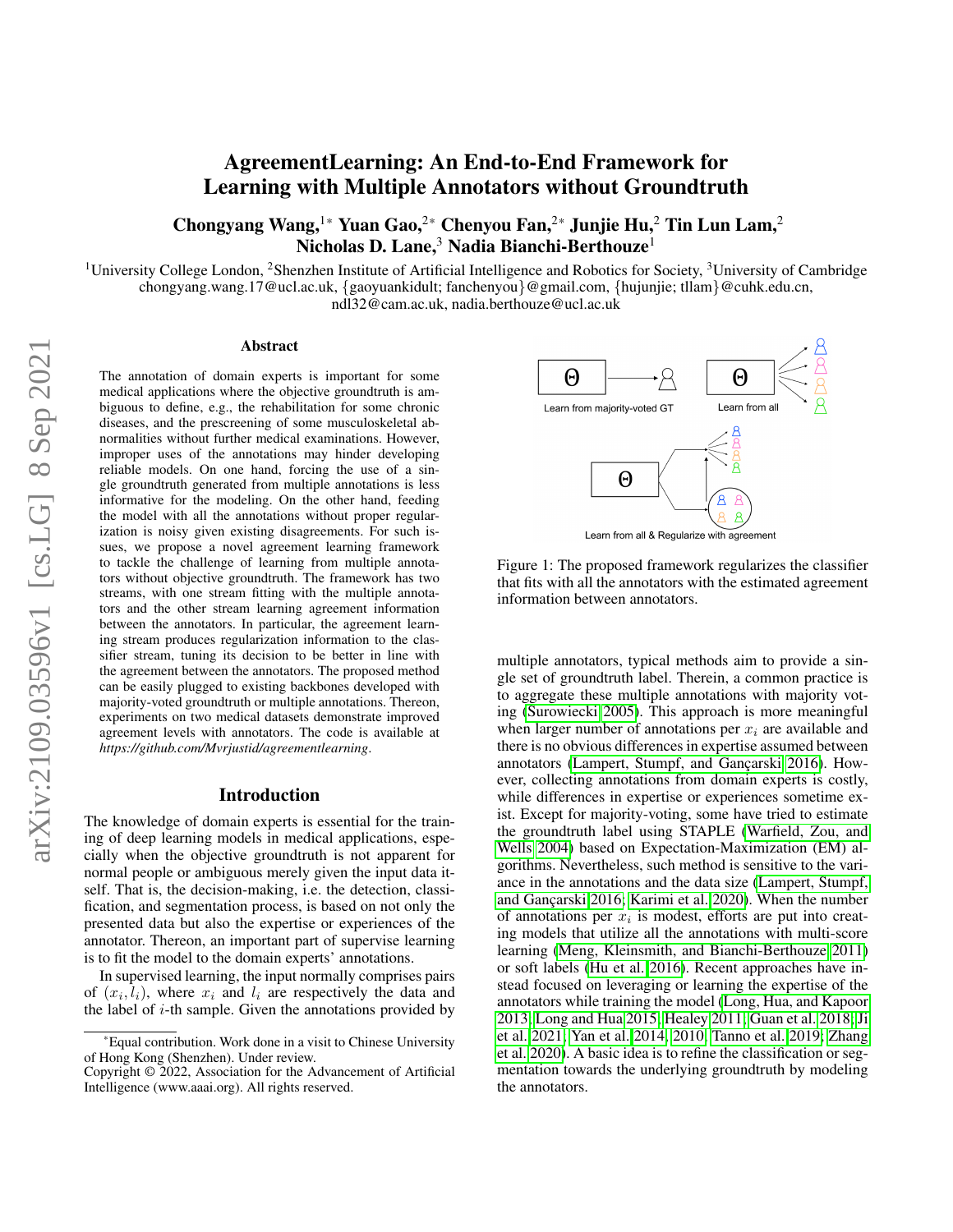<span id="page-1-0"></span>

Figure 2: An overview of the proposed agreement learning framework, which comprises i) (above) the classifier stream that fits with all the annotators; and ii) (below) the agreement learning stream that learns to estimate the agreement between annotators and leverage such information to regularize the classifier.

In this paper, we focus on a hard situation when the groundtruth is ambiguous to define. On one hand, this could be due to the missing of objective groundtruth in a specific scenario. For instance, in the analysis of bodily movement behavior for chronic-pain (CP) rehabilitation, the selfawareness of people with CP about their exhibited pain or fear-related behaviors is low, thus physiotherapists play a key role in judging it [\(Felipe et al. 2015;](#page-7-7) [Singh et al. 2016\)](#page-8-8). However, since the physiotherapists are assessing the behavior on the basis of visual observations, they may disagree on the judgment or groundtruth. Similarly, in abnormality prescreening for bone X-rays, except for abnormalities like fractures and hardware implantation that are obvious and deterministic, other types like degenerative diseases and miscellaneous abnormalities are mainly diagnosed with further medical examinations [\(Rajpurkar et al. 2017\)](#page-8-9). Thereon, the objective of modeling in this paper is to improve the overall agreement between the model and the annotators. An overview of our proposed agreement learning framework is shown in Fig[.2.](#page-1-0) Our contributions are four-fold:

- We propose a novel agreement learning framework to directly leverage the agreement information stored in the annotations from multiple annotators to regularize the behavior of the classifier.
- To improve the robustness of agreement learning, we propose a general agreement distribution and an agreement regression loss to model the uncertainty in annotations.
- To regularize the classifier, we propose a regularization function to tune the classifier to better agree with all the annotators.
- Our method noticeably improves existing backbones for better agreement levels with all the annotators on classification tasks in two medical datasets, involving data of body movement sequences and bone X-rays.

## Related Work

Annotator Modeling. The leveraging or learning of annotators' expertise for better modeling is usually implemented in a two-step or multiphase manner, or integrated to run simultaneously. For the first category, one way to acquire the expertise is by referring to the prior knowledge about the

annotation, e.g. the year of experience of each annotator, and the discussion held on the disagreed annotations. With such prior knowledge, studies in [\(Long, Hua, and Kapoor](#page-8-3) [2013;](#page-8-3) [Long and Hua 2015;](#page-7-3) [Healey 2011\)](#page-7-4) propose to distill the annotations, deciding which annotator to trust for disagreed samples. Without the access to such prior knowledge, the expertise, or behavior of an annotator can also be modeled given the annotation and the data, which could be used as a way to weight each annotator in the training of a classification model [\(Guan et al. 2018\)](#page-7-5), or adopted to refine the segmentation learned from multiple annotators [\(Ji et al.](#page-7-6) [2021\)](#page-7-6). More close to ours are the ones that simultaneously model the expertise of annotators while training the classifier. Previous efforts are seen on using probabilistic models [\(Yan et al. 2014,](#page-8-4) [2010\)](#page-8-5) driven by EM algorithms, and multi-head models that directly model annotators as confusion matrices estimated in comparison with the underlying groundtruth [\(Tanno et al. 2019;](#page-8-6) [Zhang et al. 2020\)](#page-8-7). All these methods consider the existence of an underlying groundtruth for each  $x_i$ , where the annotations are noisy estimations of it. Furthermore, during the evaluation, such approaches usually compare the model with the objective groundtruth (e.g., the biopsy result in cancer screening) or the groundtruth agreed by extra or left-out annotators. However, when objective groundtruth does not exist, efforts yet need to be made on how to learn from the subjective annotations.

Uncertainty Modeling. Uncertainty modeling is a popular topic in the computer vision domain, especially for tasks of semantic segmentation and object detection. Therein, methods proposed can be categorized into two groups: i) the Bayesian methods, where parameters of the posterior distribution (e.g. mean and variance) of the uncertainty are estimated with Monte Carlo dropout [\(Leibig et al.](#page-7-8) [2017;](#page-7-8) [Kendall, Badrinarayanan, and Cipolla 2017;](#page-7-9) [Ma et al.](#page-8-10) [2017\)](#page-8-10) and parametric learning [\(Hu, Sclaroff, and Saenko](#page-7-10) [2020;](#page-7-10) Charpentier, Zügner, and Günnemann [2020\)](#page-7-11) etc.; and ii) 'non-Bayesian' alternatives, where the distribution of uncertainty is learned with ensemble methods [\(Laksh](#page-7-12)[minarayanan, Pritzel, and Blundell 2016\)](#page-7-12), variance propagation [\(Postels et al. 2019\)](#page-8-11), and knowledge distillation [\(Shen et al. 2021\)](#page-8-12) etc. Except for their complex and time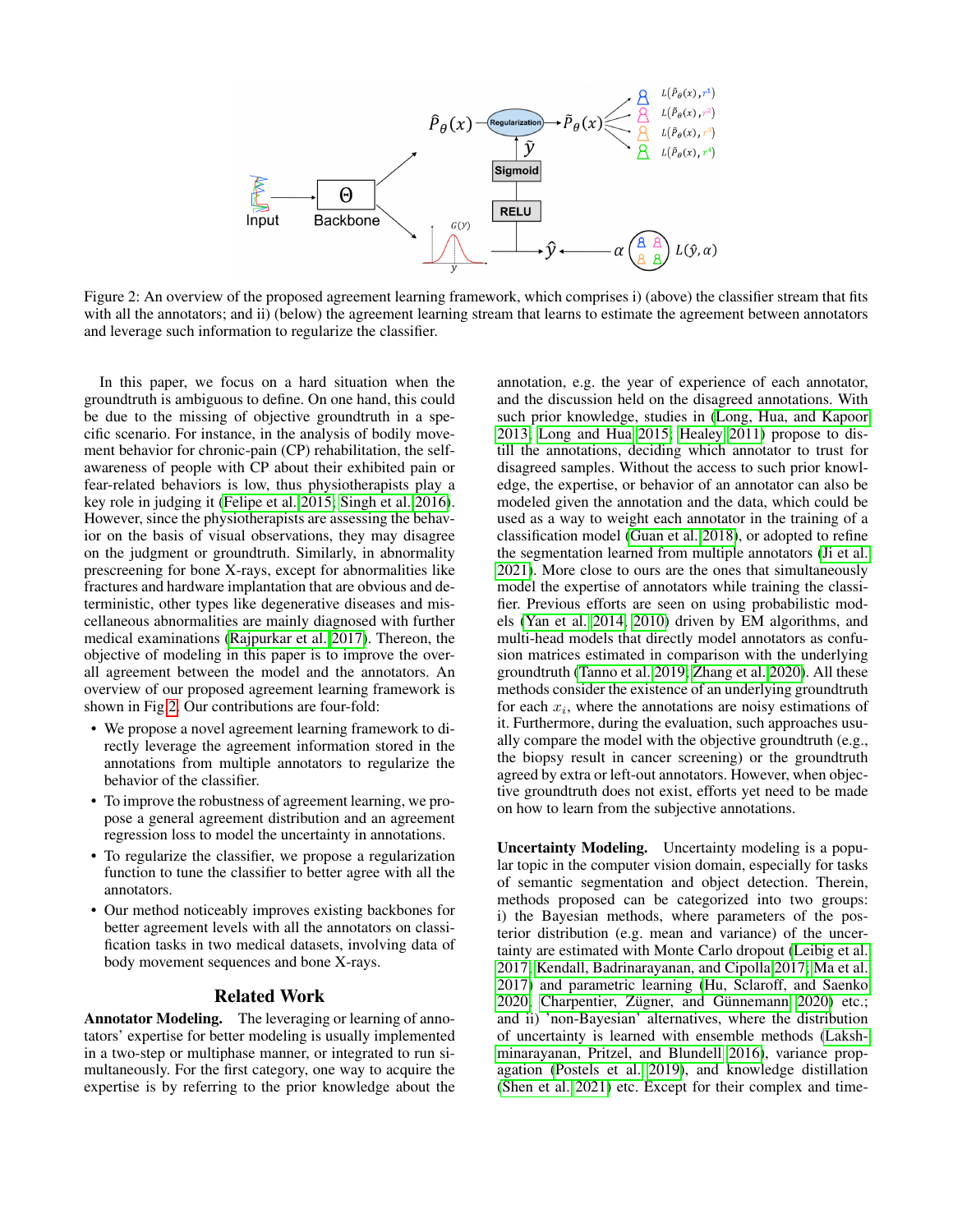consuming training or inference strategies, another characteristic of these methods is the dependence on Gaussian or Dirac delta distributions as the prior assumption.

Model Evaluation without Groundtruth. In the context of modeling multiple annotations without groundtruth, typical measures for evaluation are the metrics of agreements. For example, [\(Kleinsmith, Bianchi-Berthouze, and Steed](#page-7-13) [2011\)](#page-7-13) uses metrics of agreement, e.g. Cohen's Kappa [\(Co](#page-7-14)[hen 1960\)](#page-7-14) and Fleiss' Kappa [\(Fleiss 1971\)](#page-7-15), as the way to compare the agreement level between a system and an annotator and the agreement level between other unseen annotators, in a cross-validation manner. Therein, it remains unknown how well the model performs when learned from all the annotators. For this end, [\(Lovchinsky et al. 2019\)](#page-8-13) proposes a metric named discrepancy ratio. In short, the metric compares performances of the model-annotator vs. the annotator-annotator, where the performance can be computed as discrepancy e.g. with absolute error, or as agreement e.g. with Cohen's kappa. In this paper, we use the Cohen's kappa together with such metric to evaluate the performance of the model. We refer to this as agreement ratio.

#### Method

The core of our proposed method is to learn to estimate the agreement between different annotators based on their raw annotations, and simultaneously utilize the agreement estimation to regularize the training of the final classification tasks. Therein, different components of the proposed method concern: i) the learning of agreements between annotators; ii) regularizing the classifier with such information; and iii) alleviating the possible imbalances during training. In testing or inference, the model estimates annotators' agreement level based on the current data input, which is then used to aid the classification. In this paper, we consider a dataset comprising N samples  $X = \{x_i\}_{i=1,\dots,N}$ , with each sample  $x_i$  being an image or a timestep in a body movement data sequence. For each sample  $x_i$ ,  $r_i^j$  denotes the annotation provided by j-th annotator, with  $\alpha_i \in [0, 1]$  being the agreement computed between annotators. For a binary task,  $r_i^j \in \{0, 1\}$ . With such dataset  $\mathcal{D} = \{x_i, r_i^1, ..., r_i^J\}_{i=1,...,N}$ , the proposed method aims to improve the agreement level with all the annotators. It should be noted that, for each sample  $x_i$ , the method does not expect the annotations to be available from all the J annotators.

## Learning Agreement with Uncertainty Modeling

To enable a robust learning of the agreement between annotators, we consider modeling the uncertainty that could exist in the annotations. In our scenarios, the uncertainty comes from the annotators' varying expertise exhibited in their annotations across different data samples, which may not follow specific prior distributions. Inspired by the study of [\(Li](#page-7-16) [et al. 2020\)](#page-7-16) that proposed to use a general distribution for uncertainty modeling in the bounding box regression of object classification, without relying on any prior distributions, we further propose a general agreement distribution  $G(y_i)$  for agreement learning (see the upper part of Fig[.3\)](#page-2-0). Therein, the distribution values are the possible agreement levels  $y_i$ 

<span id="page-2-0"></span>

Figure 3: The learning of the agreement between annotators is modeled with a general agreement distribution using agreement regression loss (above), with the X axis of the distribution being the agreement levels and the Y axis being the respective probabilities. The learning can also be implemented as a linear regression task with RMSE (below).

between annotators with a range of  $[y_i^0, y_i^n]$ , which is further discretized into  $\{y_i^0, y_i^1, \ldots, y_i^{n-1}, y_i^n\}$  with a uniform interval of 1. The general agreement distribution has a property  $\sum_{k=0}^{n} G(y_i^k) = 1$ , which can be implemented with a softmax layer with  $n + 1$  nodes. The predicted agreement  $\hat{y}_i$  for regression can be computed as the weighted sum of all the distribution values

$$
\hat{y}_i = \sum_{k=0}^n G(y_i^k) y_i^k.
$$
 (1)

For training the predicted agreement value  $\hat{y}_i$  towards the target agreement  $\alpha_i$ , inspired by the effectiveness of quantile regression in understanding the property of conditional distribution [\(Koenker and Hallock 2001;](#page-7-17) [Hao, Naiman, and](#page-7-18) [Naiman 2007;](#page-7-18) [Fan et al. 2019\)](#page-7-19), we propose a novel Agreement Regression (AR) loss defined by

$$
\mathcal{L}_{AR}(\hat{y}_i, \alpha_i) = \max[\alpha_i(\hat{y}_i - \alpha_i), (\alpha_i - 1)(\hat{y}_i - \alpha_i)]. \tag{2}
$$

Comparing with the original quantile regression loss, the quantile q is replaced with the agreement  $\alpha_i$  computed at current input sample  $x_i$ . The quantile  $q$  is usually fixed for a dataset, as to understand the underlying distribution of the model's output at a given quantile. By replacing q with  $\alpha_i$ , we optimize the general agreement distribution to focus on the given agreement level dynamically across samples.

In [\(Li et al. 2021\)](#page-7-20), the authors proposed to use the top  $k$  values of the distribution and their mean to indicate the shape (flatness) of the distribution, which provides the level of uncertainty in object classification. In our case, all probabilities of the distribution are used to regularize the classifier. While this also informs the shape of the distribution for the perspective of uncertainty modeling, the skewness reflecting the high or low agreement level learned at the current data sample is also revealed. Thereon, two fully-connected layers with RELU and Sigmoid activations respectively are used to process such information and produce the agreement indicator  $\tilde{y}_i$  for regularization.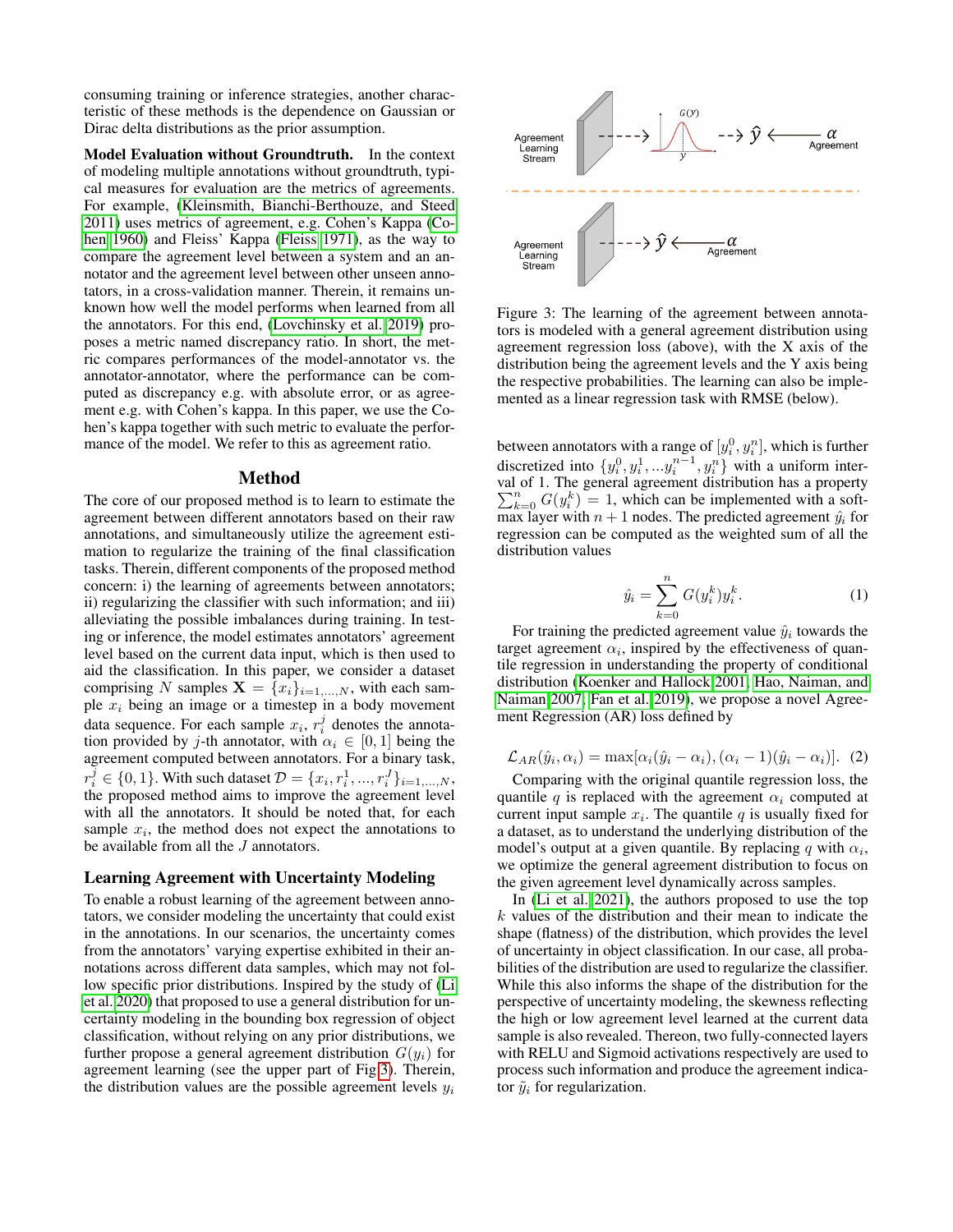Learning Agreement with Linear Regression. Straightforwardly, we can also formulate the agreement learning as a plain linear regression task, modelled by a fully-connected layer with a Sigmoid activation function (see the lower part of Fig[.3\)](#page-2-0). Then, the predicted agreement  $\hat{y}_i$  is directly taken as the agreement indicator  $\tilde{y}_i$  for regularization. Given the predicted agreement  $\hat{y}_i$  and target agreement  $\alpha_i$  at each input sample  $x_i$ , by using Root Mean Squared Error (RMSE), the linear regression loss is computed as

$$
\mathcal{L}_{RMSE}(\hat{y}, \alpha) = [\frac{1}{N} \sum_{i}^{N} (\hat{y}_i - \alpha_i)^2]^{\frac{1}{2}}.
$$
 (3)

It should be noted that, the proposed AR loss can also be used for this linear regression variant, which may help optimize the underlying distribution towards the given agreement level. In the experiments, an empirical comparison between different variants for agreement learning is conducted.

#### Regularizing the Classifier with Agreement

Since the high-level information implied by the agreement between annotators could provide extra hints in classification tasks, we utilize the agreement indicator  $\tilde{y}_i$  to regularize the classifier training towards providing outcomes that are more in agreement with the annotators. Given a binary classification task (a multi-class task can be decomposed into several binary ones), at input sample  $x_i$ , we denote the original predicted probability towards the positive class of the classifier to be  $\hat{p}_{\theta}(x_i)$ . The general idea is that, when the learned agreement indicator is i) at chance level i.e.  $\tilde{y}_i = 0.5$ ,  $\hat{p}_\theta(x_i)$  shall stay unchanged; ii) biased towards the positive/negative class, the value of  $\hat{p}_{\theta}(x_i)$  shall be regularized towards the respective class. For these, we propose a novel regularization function written as

$$
\tilde{p}_{\theta}(x_i) = \frac{\hat{p}_{\theta}(x_i)e^{\lambda(\tilde{y}_i - 0.5)}}{\hat{p}_{\theta}(x_i)e^{\lambda(\tilde{y}_i - 0.5)} + (1 - \hat{p}_{\theta}(x_i))e^{\lambda(0.5 - \tilde{y}_i)}},\tag{4}
$$

where  $\tilde{p}_{\theta}(x_i)$  is the regularized probability towards the positive class of the current binary task,  $\lambda$  is a hyperparameter controlling the scale at which the original predicted probability  $\hat{p}_{\theta}(x_i)$  changes towards  $\tilde{p}_{\theta}(x_i)$  when the agreement indicator increases/decreases. Fig[.4](#page-3-0) shows the property of the function: for the original predicted probability  $\hat{p}_{\theta}(x_i) = 0.5$ , the function with larger  $\lambda$  augments the effect of the learned agreement indicator  $\tilde{y}_i$  so that the output  $\tilde{p}_{\theta}(x_i)$  is regularized towards the more (dis)agreed; when  $\tilde{y}_i$ is at 0.5, where annotators are unable to reach an abovechance opinion about the task, the regularized probability stays unchanged with  $\tilde{p}_{\theta}(x_i) = \hat{p}_{\theta}(x_i)$ .

# Alleviating Imbalances in Training

In this subsection, two types of imbalance are targeted for the classifier stream that learns from multiple annotators. The first is the class imbalance present in the annotation of each annotator, while the other imbalance happens when the model is biased towards a small group of the annotators.

<span id="page-3-0"></span>

Figure 4: The property of the regularization function. X and Y axes are the agreement indicator  $\tilde{y}_i$  and regularized probability  $\tilde{p}_{\theta}(x_i)$ , respectively.  $\tilde{p}_{\theta}(x_i)$  is regularized to the class, for which the  $\tilde{y}_i$  is high, with the scale controlled by  $\lambda$ .

Annotation Balancing for Each Annotator. For the classifier stream, given the regularized probability  $\tilde{p}_{\theta}(x_i)$  at the current input sample  $x_i$ , the classifier is updated using the sum of the loss computed according to the available annotation  $r_i^j$  from each annotator. Due to the various expertise of annotators as well as the nature of the task (i.e., positive samples are sparse), the annotation from each annotator could be noticeably imbalanced. To address this problem, we adopt the Focal Loss (FL) [\(Lin et al. 2017\)](#page-7-21) proposed for dealing with class imbalances in object detection, which can be written as

<span id="page-3-2"></span>
$$
\mathcal{L}_{\text{FL}}(p, g) = -|g - p|^\gamma (g \log(p) + (1 - g) \log(1 - p)), \tag{5}
$$

where  $p$  is the predicted probability of the model towards the positive class at the current data sample,  $q \in \{0, 1\}$  is the binary groundtruth, and  $\gamma \geq 0$  is the focusing parameter used to control the threshold for judging the well-classified. A larger  $\gamma$  leads to a lower threshold so that more samples would be treated as the well-classified and down weighted. In our scenario, the FL function is integrated into the following loss function to compute the loss for each annotator

<span id="page-3-3"></span>
$$
\mathcal{L}_{\theta,j}(\tilde{\mathbf{P}}_{\theta}, \mathbf{R}^j) = \frac{1}{\dot{N}^j} \sum_{i=1}^{\dot{N}^j} \mathcal{L}_{FL}(\tilde{p}_{\theta}(x_i), r_i^j), \qquad (6)
$$

where  $\tilde{N}^j \leq N$  is the number of samples that have been labelled by *j*-th annotator,  $\tilde{\mathbf{P}}_{\theta} = {\{\tilde{p}_{\theta}(x_i)\}_{i=1,...,N}}, \mathbf{R}^{j} =$  ${r_i^j}_{i=1,\ldots,N^j}$ . By default, the losses computed from all the annotators are averaged to be the final loss of the classifier

<span id="page-3-1"></span>
$$
\bar{\mathcal{L}}_{\theta}(\tilde{\mathbf{P}}_{\theta}, \mathbf{R}) = \frac{1}{J} \sum_{j=1}^{J} \mathcal{L}_{\theta, j}(\tilde{\mathbf{P}}_{\theta}, \mathbf{R}^{j}).
$$
 (7)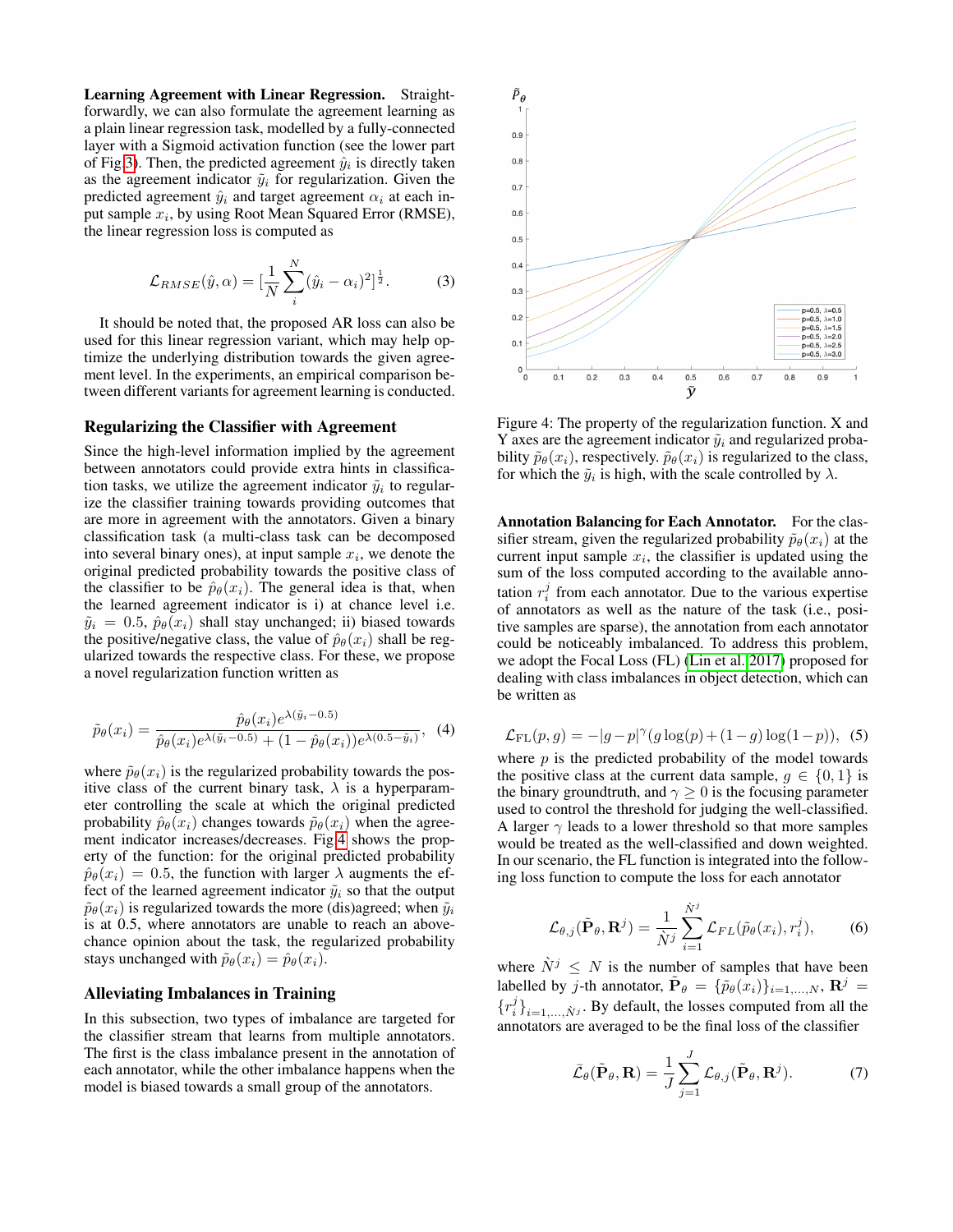Additionally, searching for the  $\gamma$  manually for each annotator could be cumbersome, especially for a dataset labeled by numerous annotators. In this paper, in order to save such efforts, we compute  $\gamma$  for each annotator given the number of samples per class of each binary task. The hypothesis is that, for annotations biased more towards one class,  $\gamma$  shall set to be bigger since larger number of samples tend to be well-classified. Following [\(Cui et al. 2019\)](#page-7-22), we leverage the effective number of samples to compute each  $\gamma_i$  as

$$
\gamma_j = \frac{(1 - \beta^{n_k^j})}{(1 - \beta^{(\dot{N}^j - n_k^j)})},\tag{8}
$$

where  $n_k^j$  is the number of samples for the majority class  $k$  in the current binary task annotated by annotator  $j, \beta = \frac{\hat{N}^j-1}{\hat{N}^j}$  $\frac{y-1}{\dot{N}^j}$ .

In [\(de La Torre, Puig, and Valls 2018\)](#page-7-23), a Weighted Kappa Loss (WKL) was used to compute the agreement-oriented loss between the output of a model and the annotation of an annotator. As developed from the Cohen's Kappa, this loss may guide the model to pay attention to the overall agreement instead of the local accuracy. We compare this loss function to the logarithmic one in the experiment. The value range of this loss is  $(-\infty, \log 2]$ , thus a Sigmoid function is applied before we sum the loss from each annotator.

Model Balancing for all the Annotators. For the classifier stream, according to Equation [7,](#page-3-1) losses computed from all the annotators are averaged to be reduced by the model. As such, the model may tend to focus on reducing the loss computed from a few of the annotators. In other words, such reduction to the overall loss may not promise a good agreement with all the annotators. Therefore, by adding to Equation [7,](#page-3-1) we propose a simple and efficient Annotator Focal Loss (AFL) to balance the learning of the classifier as

<span id="page-4-0"></span>
$$
\mathcal{L}_{\text{AFL},\theta}(\tilde{\mathbf{P}}_{\theta},\mathbf{R}) = \frac{1}{J} \sum_{j=1}^{J} \text{Sigmoid} (\mathcal{L}_{\theta,j} - \bar{\mathcal{L}}_{\theta})^{\tau} \mathcal{L}_{\theta,j}, \quad (9)
$$

where  $\tau$  is another focusing parameter similar to the one used in FL, with  $\mathbf{R} = \{r_i^j\}_{i=1,\dots,N^j}^{j=1,\dots,J}$ . Here, the average loss  $\bar{\mathcal{L}}_{\theta}$  serves as a threshold to judge the balance of the model in the learning from different annotators. Specifically, loss computed from an annotator that is comparatively higher than such average loss is multiplied by a larger factor, to which the model would pay more attention.

#### Experiments

In this section, we evaluate our proposed method on two medical datasets, where multiple human experts are involved in the annotation processes and the objective groundtruth is ambiguous to define.

## Datasets

Two medical datasets are selected to evaluate the proposed framework, involving data of body movement sequences and bone X-rays.

EmoPain. The EmoPain [\(Aung et al. 2015\)](#page-7-24) dataset contains skeleton-like movement data collected from 18 participants with CP and 12 healthy participants while they perform a variety of full-body physical rehabilitation activities (e.g. stretching forward and sitting down). In total, we have 46 activity sequences collected from these 30 participants, with each sequence lasting for about 10 minutes (or 36,000 samples). A binary task is included to detect the presence of protective behavior (e.g. hesitation, guarding) [\(Keefe](#page-7-25) [and Block 1982\)](#page-7-25) exhibited by participants with CP during the performances. The detection of such behavior could be leveraged to generate automatic feedback and inform therapeutic personalized interventions [\(Wang et al. 2021a\)](#page-8-14). Four experts were recruited to provide the binary annotations of the presence or absence of protective behavior per timestep for each CP participant data sequence.

MURA. The MURA dataset [\(Rajpurkar et al. 2017\)](#page-8-9) comprises 40,561 radiographic images of 7 upper extremity types (i.e., shoulder, humerus, elbow, forearm, wrist, hand, and finger), and is used for the binary classification of abnormality. This dataset is officially split into training (36,808 images), validation (3197 images), and testing (556 images) sets, with no overlap in subjects. The training and validation sets are publicly available, with each image labelled by a radiologist. While some abnormalities like fractures and hardware implantation are deterministic, the others like degenerative diseases and miscellaneous abnormalities are mostly determined given further examination. Thus, at the prescreening stage, such abnormality classification relies on the expertise of the expert. In the testing set, the authors recognized this by recruiting six additional radiologists for annotation, and defined the *groundtruth* with majorityvoting among the three randomly-picked radiologists. The rest three radiologists achieved Cohen's kappa with such *groundtruth* of 0.731, 0.763, and 0.778, respectively. To simulate the opinions of different experts for the data we have access to, three virtual annotators are purposely created to reach Cohen's kappa with the existing annotator of 0.80, 0.75, and 0.70, respectively.

#### Implementation Details

For experiments on the EmoPain dataset, the state-of-theart HAR-PBD network [\(Wang et al. 2021a\)](#page-8-14) is adopted as the backbone, and Leave-One-Subject-Out validation is conducted across the participants with CP. The average of the performances achieved on all the folds is reported. The training data is augmented by adding Gaussian noise and cropping, as seen in [\(Wang et al. 2021b\)](#page-8-15). The number of bins used in the general agreement distribution is set to 20, i.e., the respective softmax layer has 21 nodes. The  $\lambda$  used in the regularization function is set to 3.5. The  $\tau$  used in the annotator focal loss is set to 1.5.

For experiments on the MURA dataset, the Dense-169 network [\(Huang et al. 2017\)](#page-7-26) pretrained on the ImageNet dataset [\(Deng et al. 2009\)](#page-7-27) is used as the backbone. The original validation set is used as the testing set, where the first view (image) from each of the 7 upper extremity types of a subject is used. Images are all resized to be  $224 \times 224$ ,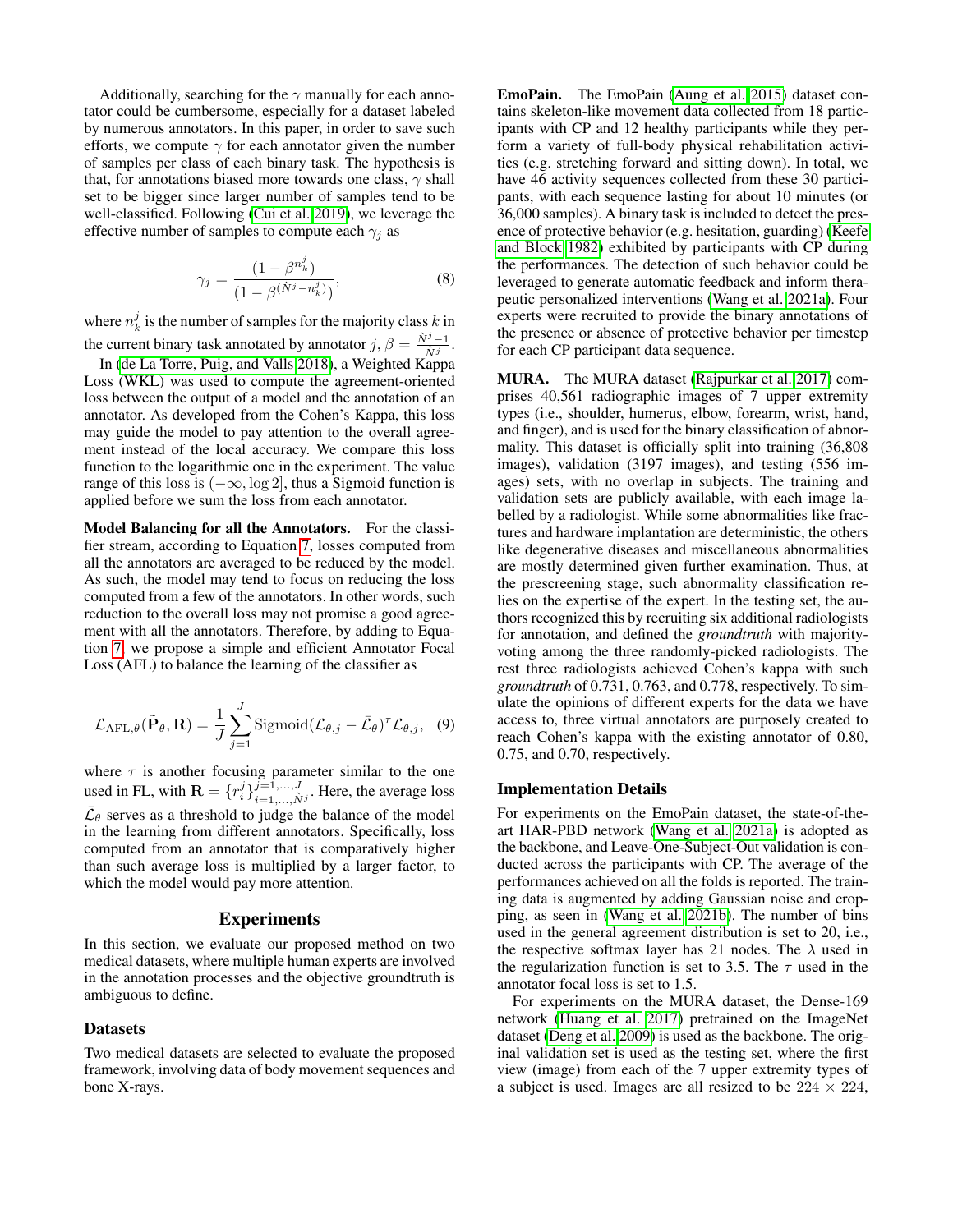<span id="page-5-0"></span>Table 1: The ablation experiment on the EmoPain and MURA datasets. Majority-voting refers to the method using the majorityvoted groundtruth for training. CE and WKL refer to the logarithmic and weighted kappa loss functions used in the classifier stream, respectively. Linear and Distributional refer to the agreement learning stream with linear regression and general agreement distribution, respectively. The best performance in each framework/annotator set is marked in bold for each dataset.

| Framework/Annotator | <b>CE</b>    | WKL | Annotation<br><b>Balance</b> | Model<br>Balance | Linear | Distributional | Δ↑<br>EmoPain | Δ↑<br><b>MURA</b> |
|---------------------|--------------|-----|------------------------------|------------------|--------|----------------|---------------|-------------------|
| Majority-voting     |              |     |                              |                  |        |                | 1.0417        | 0.7616            |
|                     |              |     |                              |                  |        |                | 1.0452        | 0.7638            |
|                     |              |     |                              |                  |        |                | 0.9733        | 0.7564            |
|                     |              |     |                              |                  |        |                | 1.0067        | 0.7606            |
| Learn-from-all      |              |     |                              |                  |        |                | 1.0189        | 0.7665            |
|                     |              |     |                              |                  |        |                | 1.0442        | 0.7667            |
|                     |              |     |                              |                  |        |                | 1.0456        | 0.7636            |
|                     |              |     |                              |                  |        |                | 1.0477        | 0.7727            |
| AgreementLearning   | $\mathbf{v}$ |     |                              |                  |        |                | 1.0508        | 0.7796            |
| (Ours)              |              |     |                              |                  |        |                | 1.0454        | 0.7707            |
|                     |              |     |                              |                  |        |                | 1.0482        | 0.7773            |
| Annotator 1         |              |     |                              |                  |        |                | 0.9613        | 1.0679            |
| Annotator 2         |              |     |                              |                  |        |                | 1.0231        | 0.9984            |
| Annotator 3         |              |     |                              |                  |        |                | 1.0447        | 0.9743            |
| Annotator 4         |              |     |                              |                  |        |                | 0.9732        | 0.9627            |

while images in the training set are further augmented with random lateral inversions and rotations of up to 30 degrees. The number of bins is set to 5, and the  $\lambda$  is set to 3.0 with the  $\tau$  set to 1.0.

For all the experiments, the classifier stream is implemented with a fully-connected layer using a Sigmoid activation for the binary classification task. Adam [\(Kingma](#page-7-28) [and Ba 2014\)](#page-7-28) is used as the optimizer with learning rate  $lr$  =1e-4, and the number of epochs is set to 100. The search on hyperparameters (i.e., the number of bins of  $\{5, 10, 15, 20, 25, 30\}, \lambda \in \{1.0, 1.5, 2.0, 2.5, 3.0, 3.5\}, \text{and}$  $\tau \in \{1.0, 1.5, 2.0, 2.5\}$  is included in the *supplementary material*. For the classifier stream, the logarithmic loss is adopted by default as used in Equation [5,](#page-3-2) [6,](#page-3-3) [7,](#page-3-1) and [9,](#page-4-0) while the WKL loss is used for comparison when mentioned. For the agreement learning stream, the AR loss is used for the distributional variant, while the RMSE is used for the linear regression variant. We implement our method with Tensor-Flow deep learning library on a PC with a RTX 3080 GPU and 32 GB memory.

#### Agreement Computation

For a binary task, the agreement level  $\alpha_i$  is computed as

$$
\alpha_i = \frac{1}{j} \sum_{j=1}^{j} w_i^j r_i^j,
$$
\n(10)

where  $\hat{J}$  is the number of annotators that have labelled the sample  $x_i$ . In this way,  $\alpha_i \in [0,1]$  stands for the agreement of annotators towards the positive class of the current binary task. In this work, we assume each sample was labelled by at least one annotator.  $w_i^j$  is the weight for the annotation provided by  $j$ -th annotator that could be used to show the different levels of expertise of the annotators. The weight can be set manually given prior knowledge about the annotator, or used as a learnable parameter for the model to estimate. In this work, we treat annotators equally by setting  $w_i^j$  to 1. We leave the discussion on other situations to future works.

# Metric

Following [\(Lovchinsky et al. 2019\)](#page-8-13), we evaluate the performance of a model by using the agreement ratio written as

$$
\Delta = \frac{C_J^2}{J} \frac{\sum_{j=1}^J \text{Sigmoid}(\kappa(\tilde{\mathbf{P}}_{\theta}, \mathbf{R}^j))}{\sum_{j,j'=1 \& j \neq j'}^J \text{Sigmoid}(\kappa(\mathbf{R}^j, \mathbf{R}^{j'}))}, \quad (11)
$$

where the numerator computes the average agreement for the pairs of predictions of the model and annotations of each annotator, and the denominator computes the average agreement between annotators with  $C_J^2$  denoting the number of different annotator pairs.  $\kappa$  is the Cohen's Kappa. The agreement ratio  $\Delta > 0$  is larger than 1 when the model achieves better performance than the average annotator.

## Results

As shown in the first section of Table [1,](#page-5-0) models trained with majority-voted groundtruth produce agreement ratios of 1.0417 and 0.7616 with annotation (class) balancing on the EmoPain and MURA datasets, respectively. For EmoPain dataset, such performance (1.0417) suggests that the model is better than the average performance of annotators, while the performance on the MURA dataset (0.7616) is below the average performance. In this section, we first demonstrate the improvements introduced by our method. Then, we study the impact of the proposed AR loss.

The Impact of Balancing Methods. As shown in the second section of Table [1,](#page-5-0) directly exposing the model to all the annotations is harmful, with performances lower than the majority-voting framework of 0.9733 and 0.7564 achieved on the two datasets, respectively. By using the two balancing methods during training, the performance on the EmoPain dataset is improved to 1.0189 but is still lower than what can be achieved using majority-voted groundtruth, while a better performance of 0.7665 on the MURA dataset is achieved. These results show the importance of balancing for the learn-from-all framework. The performance of the majorityvoting (1.0452/0.7638) and learn-from-all (1.0456/0.7667)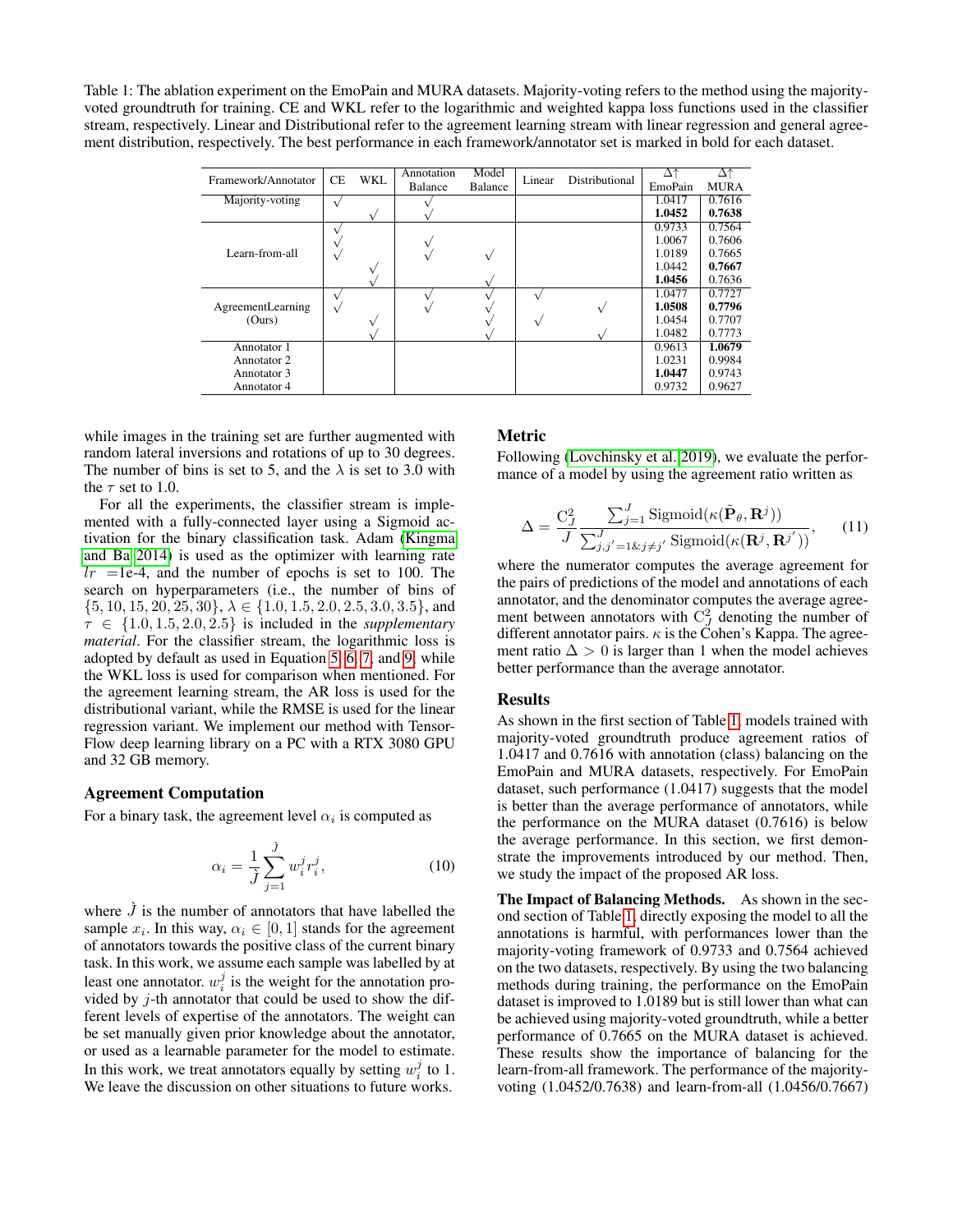frameworks is further improved by using the WKL loss, which was designed to optimize a model at the global agreement with an annotator rather than the local accuracy.

The Impact of Agreement Learning. For both datasets, as shown in the third section of Table [1,](#page-5-0) with our proposed agreement learning method using general agreement distribution, the best performances of 1.0508 and 0.7796 are achieved, respectively. In addition, the combination of general agreement distribution and AR loss shows better performance than the methods with linear regression and RMSE on both datasets (1.0477 and 0.7727). Such results could be due to the fact that the agreement indicator produced from the linear regression is directly the estimated agreement value, which could be largely affected by the errors made during agreement learning. In contrast, with general agreement distribution, the information passed to the classifier is first the shape and skewness of the distribution. Thus, it is more tolerant to the errors (if) made by the weighted sum that used for the regression in the agreement learning. Such advantage can also be taken as a way to capture the uncertainty that may exist in the annotations.

Comparing the results with the Annotators. For the last section of Table [1,](#page-5-0) the annotation of each annotator is used to compute the agreement ratio against the other annotators. For the EmoPain dataset, the best method in majority-voting (1.0452) and learn-from-all (1.0456) frameworks show very competitive if not better performance than annotator 3 (1.0447) who has the best agreement level with all the other annotators. Thereon, the proposed method is able to enhance the performance to an even higher agreement ratio of 1.0508 with all the annotators. Such performance suggests that, when adopted in real-life, the model is able to analyze the movement behavior of people with CP, at a performance that is highly in agreement with the human experts. However, for the MURA dataset, the best performance so far achieved by the agreement learning framework of 0.7796 is still lower than 1. This suggests that, at the current task setting, the model may make around 22% errors more than the human experts. One reason could be largely due to the challenge of the task. As shown in [\(Rajpurkar](#page-8-9) [et al. 2017\)](#page-8-9), where the same backbone only achieved a similar if not better performance than the other radiologists for only one (wrist) out of the seven upper extremity types. In this paper, the testing set comprises all the extremity types, which makes the experiment even more challenging. Future works may explore better backbones tackling this.

The Impact of Agreement Regression Loss. The proposed AR loss can be used for both the linear and distributional agreement learning. However, as seen in Table [2](#page-6-0) and Table [3,](#page-6-1) the performance of linear agreement learning is better with RMSE rather than with the AR loss. The design of the AR loss assumes the loss computed for a given quantile is in accord with its counterpart of agreement level. Thus, such result may be due to the gap between the quantile of the underlying distribution of the linear regression and the targeted agreement level. Therefore, the resulting agreement indicator passed to the classifier may not reflect the actual <span id="page-6-0"></span>Table 2: The experiment on the EmoPain dataset for analyzing the impact of Agreement Regression (AR) loss on agreement learning. The best performance in each agreement learning type is marked in bold.

| Classifier<br>Loss | <b>Agreement Learning</b><br>Type | <b>Agreement Learning</b><br>Loss |        |
|--------------------|-----------------------------------|-----------------------------------|--------|
|                    | Linear                            | <b>RMSE</b>                       | 1.0477 |
| CE                 |                                   | AR                                | 0.9976 |
|                    | <b>Distributional</b>             | <b>RMSE</b>                       | 1.0289 |
|                    |                                   | AR                                | 1.0508 |
| WKL.               | Linear                            | <b>RMSE</b>                       | 1.0454 |
|                    |                                   | AR                                | 1.035  |
|                    | <b>Distributional</b>             | <b>RMSE</b>                       | 1.0454 |
|                    |                                   | AR                                | 1.0482 |

<span id="page-6-1"></span>Table 3: The experiment on the MURA dataset for analyzing the impact of Agreement Regression (AR) loss on agreement learning. The best performance in each agreement learning type is marked in bold.

| Classifier | <b>Agreement Learning</b> | <b>Agreement Learning</b> |        |  |
|------------|---------------------------|---------------------------|--------|--|
| Loss       | Type                      | Loss                      |        |  |
|            | Linear                    | <b>RMSE</b>               | 0.7727 |  |
| CE         |                           | AR                        | 0.7698 |  |
|            | <b>Distributional</b>     | <b>RMSE</b>               | 0.7729 |  |
|            |                           | AR                        | 0.7796 |  |
|            | Linear                    | <b>RMSE</b>               | 0.7707 |  |
| WKL        |                           | AR                        | 0.7674 |  |
|            | Distributional            | <b>RMSE</b>               | 0.7724 |  |
|            |                           | AR                        | 0.7773 |  |

agreement level. Instead, for linear regression, a vanilla loss like RMSE promises that the regression value is fitting towards the agreement level. The proposed general agreement distribution directly adopts the range of agreement levels to be the distribution values, which helps to narrow the gap when AR loss is used. Therein, the agreement indicator is extracted from the shape and skewness of such distribution (probabilities of all distribution values), which could better reflect the agreement level when updated with AR loss. As shown, the combination of distributional agreement learning and AR loss achieves the best performance in each dataset.

# Conclusion

In this paper, we targeted the scenario of learning with multiple annotators where the groundtruth is ambiguous to define. Two medical datasets in this scenario were adopted for the evaluation. We showed that backbones developed with majority-voted *groundtruth* or multiple annotations can be easily enhanced to achieve better agreement levels with the annotators, by leveraging the underlying agreement information stored in the annotations. For agreement learning, our experiments demonstrate the advantage of learning with the proposed general agreement distribution and agreement regression loss, in comparison with other possible variants. Future works may extend this paper to prove its efficiency in datasets having multiple classes, as only binary tasks were considered in this paper. Additionally, the learning of annotator's expertise seen in [\(Tanno et al. 2019;](#page-8-6) [Zhang et al.](#page-8-7) [2020;](#page-8-7) [Ji et al. 2021\)](#page-7-6) could be leveraged to weight the agreement computation and learning proposed in our method for cases where annotators are treated differently.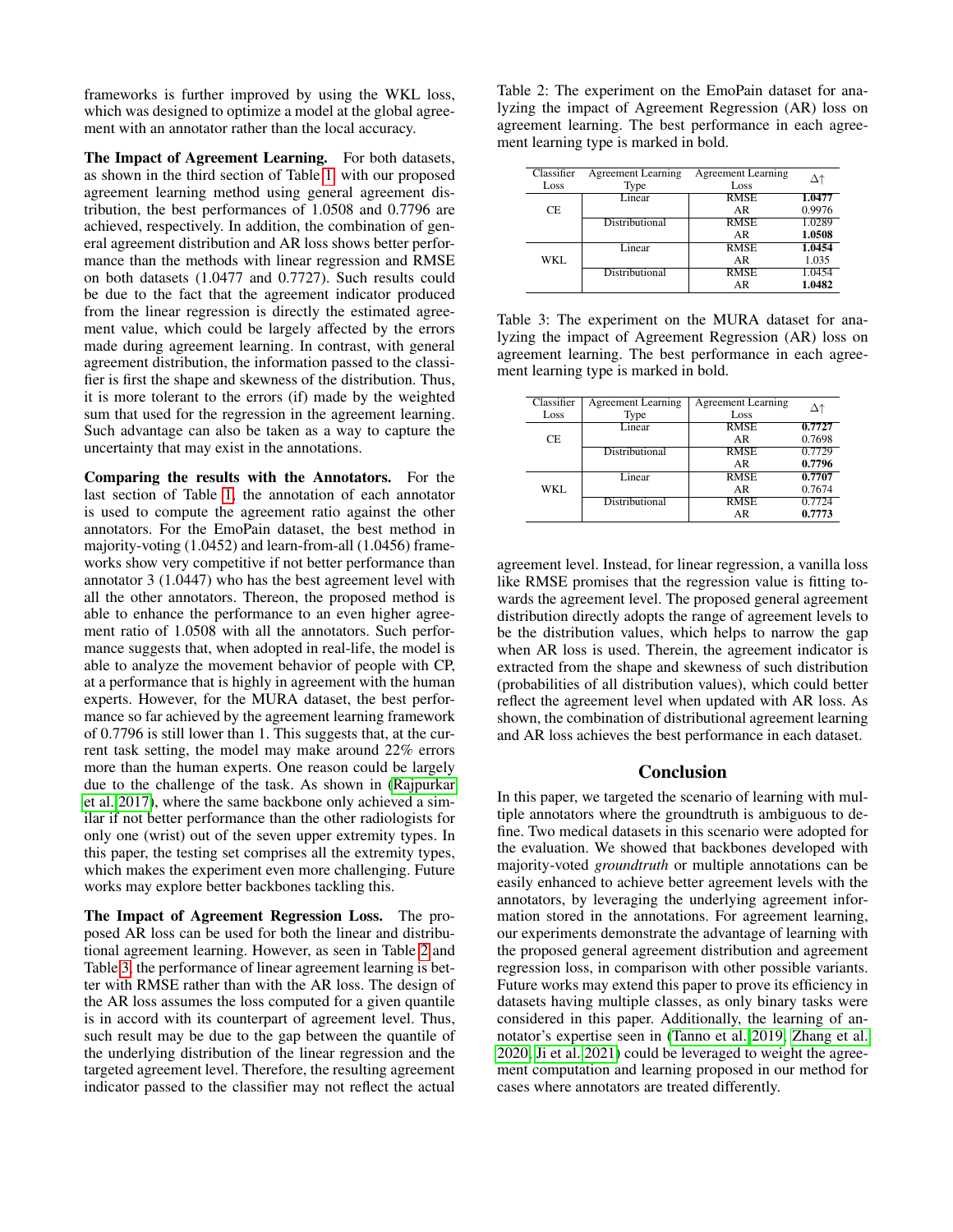# References

<span id="page-7-24"></span>Aung, M. S.; Kaltwang, S.; Romera-Paredes, B.; Martinez, B.; Singh, A.; Cella, M.; Valstar, M.; Meng, H.; Kemp, A.; Shafizadeh, M.; et al. 2015. The automatic detection of chronic pain-related expression: requirements, challenges and the multimodal EmoPain dataset. *IEEE transactions on affective computing*, 7(4): 435–451.

<span id="page-7-11"></span>Charpentier, B.; Zügner, D.; and Günnemann, S. 2020. Posterior network: Uncertainty estimation without ood samples via density-based pseudo-counts. *arXiv preprint arXiv:2006.09239*.

<span id="page-7-14"></span>Cohen, J. 1960. A coefficient of agreement for nominal scales. *Educational and psychological measurement*, 20(1): 37–46.

<span id="page-7-22"></span>Cui, Y.; Jia, M.; Lin, T.-Y.; Song, Y.; and Belongie, S. 2019. Class-balanced loss based on effective number of samples. In *Proceedings of the IEEE/CVF Conference on Computer Vision and Pattern Recognition*, 9268–9277.

<span id="page-7-23"></span>de La Torre, J.; Puig, D.; and Valls, A. 2018. Weighted kappa loss function for multi-class classification of ordinal data in deep learning. *Pattern Recognition Letters*, 105: 144–154.

<span id="page-7-27"></span>Deng, J.; Dong, W.; Socher, R.; Li, L.-J.; Li, K.; and Fei-Fei, L. 2009. Imagenet: A large-scale hierarchical image database. In *2009 IEEE conference on computer vision and pattern recognition*, 248–255. Ieee.

<span id="page-7-19"></span>Fan, C.; Zhang, Y.; Pan, Y.; Li, X.; Zhang, C.; Yuan, R.; Wu, D.; Wang, W.; Pei, J.; and Huang, H. 2019. Multi-horizon time series forecasting with temporal attention learning. In *Proceedings of the 25th ACM SIGKDD International Conference on Knowledge Discovery & Data Mining*, 2527– 2535.

<span id="page-7-7"></span>Felipe, S.; Singh, A.; Bradley, C.; Williams, A. C.; and Bianchi-Berthouze, N. 2015. Roles for personal informatics in chronic pain. In *2015 9th International Conference on Pervasive Computing Technologies for Healthcare*, 161– 168. IEEE.

<span id="page-7-15"></span>Fleiss, J. L. 1971. Measuring nominal scale agreement among many raters. *Psychological bulletin*, 76(5): 378.

<span id="page-7-5"></span>Guan, M.; Gulshan, V.; Dai, A.; and Hinton, G. 2018. Who said what: Modeling individual labelers improves classification. In *Proceedings of the AAAI Conference on Artificial Intelligence*, volume 32.

<span id="page-7-18"></span>Hao, L.; Naiman, D. Q.; and Naiman, D. Q. 2007. *Quantile regression*. 149. Sage.

<span id="page-7-4"></span>Healey, J. 2011. Recording affect in the field: Towards methods and metrics for improving ground truth labels. In *International conference on affective computing and intelligent interaction*, 107–116. Springer.

<span id="page-7-2"></span>Hu, N.; Englebienne, G.; Lou, Z.; and Kröse, B. 2016. Learning to recognize human activities using soft labels. *IEEE transactions on pattern analysis and machine intelligence*, 39(10): 1973–1984.

<span id="page-7-10"></span>Hu, P.; Sclaroff, S.; and Saenko, K. 2020. Uncertainty-aware learning for zero-shot semantic segmentation. *Advances in Neural Information Processing Systems*, 33.

<span id="page-7-26"></span>Huang, G.; Liu, Z.; Van Der Maaten, L.; and Weinberger, K. Q. 2017. Densely connected convolutional networks. In *Proceedings of the IEEE conference on computer vision and pattern recognition*, 4700–4708.

<span id="page-7-6"></span>Ji, W.; Yu, S.; Wu, J.; Ma, K.; Bian, C.; Bi, Q.; Li, J.; Liu, H.; Cheng, L.; and Zheng, Y. 2021. Learning Calibrated Medical Image Segmentation via Multi-Rater Agreement Modeling. In *Proceedings of the IEEE/CVF Conference on Computer Vision and Pattern Recognition*, 12341–12351.

<span id="page-7-1"></span>Karimi, D.; Dou, H.; Warfield, S. K.; and Gholipour, A. 2020. Deep learning with noisy labels: Exploring techniques and remedies in medical image analysis. *Medical Image Analysis*, 65: 101759.

<span id="page-7-25"></span>Keefe, F. J.; and Block, A. R. 1982. Development of an observation method for assessing pain behavior in chronic low back pain patients. *Behavior therapy*.

<span id="page-7-9"></span>Kendall, A.; Badrinarayanan, V.; and Cipolla, R. 2017. Bayesian segnet: Model uncertainty in deep convolutional encoder-decoder architectures for scene understanding. In *British Machine Vision Conference*.

<span id="page-7-28"></span>Kingma, D. P.; and Ba, J. 2014. Adam: A method for stochastic optimization. *arXiv preprint arXiv:1412.6980*.

<span id="page-7-13"></span>Kleinsmith, A.; Bianchi-Berthouze, N.; and Steed, A. 2011. Automatic recognition of non-acted affective postures. *IEEE Transactions on Systems, Man, and Cybernetics, Part B*, 41(4): 1027–1038.

<span id="page-7-17"></span>Koenker, R.; and Hallock, K. F. 2001. Quantile regression. *Journal of economic perspectives*, 15(4): 143–156.

<span id="page-7-12"></span>Lakshminarayanan, B.; Pritzel, A.; and Blundell, C. 2016. Simple and scalable predictive uncertainty estimation using deep ensembles. *arXiv preprint arXiv:1612.01474*.

<span id="page-7-0"></span>Lampert, T. A.; Stumpf, A.; and Gançarski, P. 2016. An empirical study into annotator agreement, ground truth estimation, and algorithm evaluation. *IEEE Transactions on Image Processing*, 25(6): 2557–2572.

<span id="page-7-8"></span>Leibig, C.; Allken, V.; Ayhan, M. S.; Berens, P.; and Wahl, S. 2017. Leveraging uncertainty information from deep neural networks for disease detection. *Scientific reports*, 7(1): 1– 14.

<span id="page-7-20"></span>Li, X.; Wang, W.; Hu, X.; Li, J.; Tang, J.; and Yang, J. 2021. Generalized focal loss v2: Learning reliable localization quality estimation for dense object detection. In *Proceedings of the IEEE/CVF Conference on Computer Vision and Pattern Recognition*, 11632–11641.

<span id="page-7-16"></span>Li, X.; Wang, W.; Wu, L.; Chen, S.; Hu, X.; Li, J.; Tang, J.; and Yang, J. 2020. Generalized focal loss: Learning qualified and distributed bounding boxes for dense object detection. *arXiv preprint arXiv:2006.04388*.

<span id="page-7-21"></span>Lin, T.-Y.; Goyal, P.; Girshick, R.; He, K.; and Dollár, P. 2017. Focal loss for dense object detection. In *Proceedings of the IEEE international conference on computer vision*, 2980–2988.

<span id="page-7-3"></span>Long, C.; and Hua, G. 2015. Multi-class multi-annotator active learning with robust gaussian process for visual recognition. In *Proceedings of the IEEE international conference on computer vision*, 2839–2847.